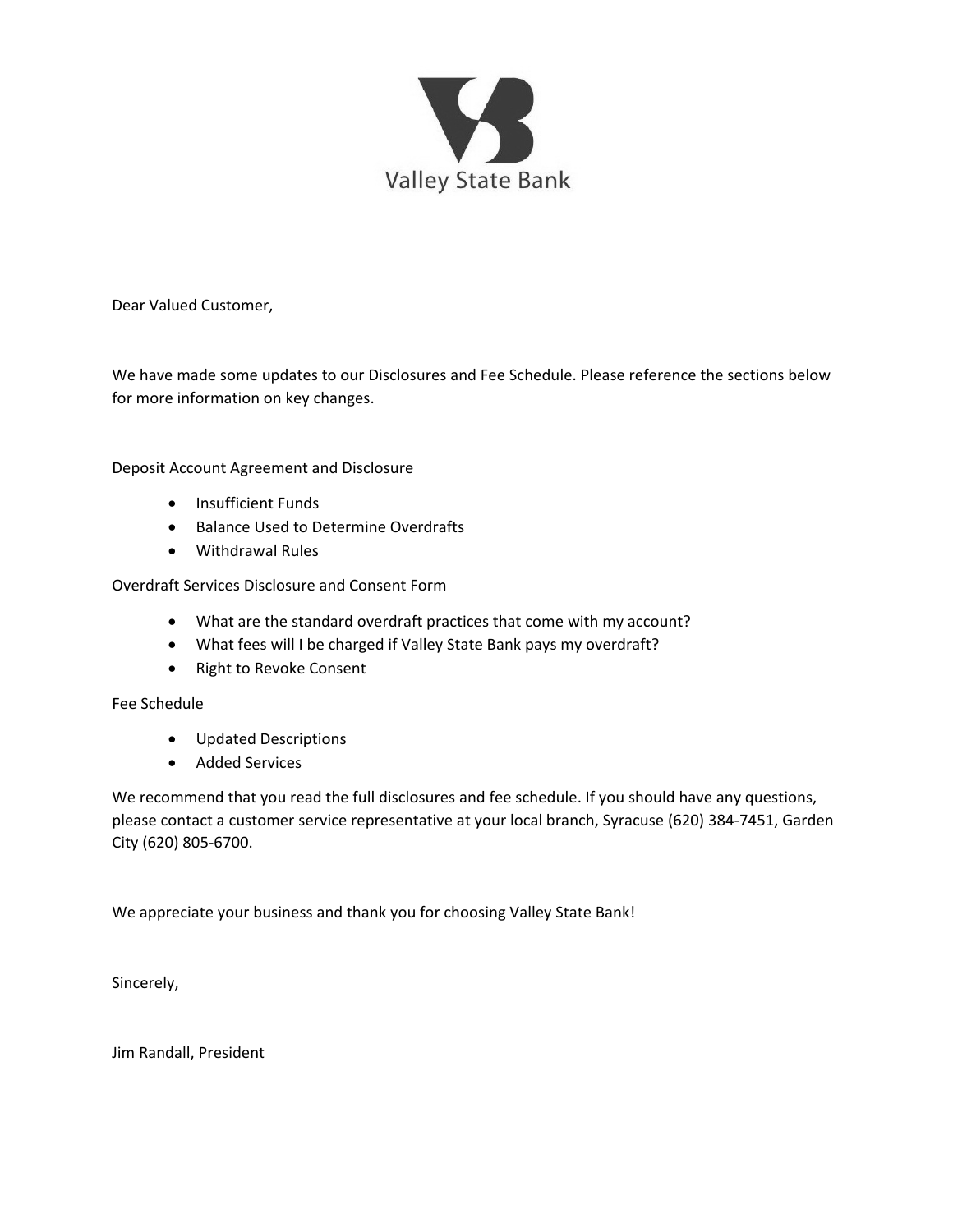# **DEPOSIT ACCOUNT AGREEMENT AND DISCLOSURE**

**Institution: Financial VALLEY STATE BANK**

**Garden City Branch 1701 E. Mary St. PO Box 1768 Garden City, KS 67846**

**INTRODUCTION.** In this Deposit Account Agreement and Disclosure, each and all of the depositors are referred to as "you" and "your." The Financial Institution is referred to as "we," "our," and "us." This Deposit Account Agreement contains the terms and conditions governing certain of your deposit accounts with us. As used in this document, the term "Agreement" means this document, the signature card, a rate and fee schedule (which may be in the form of a Rate and Fee Schedule, Time Certificate of Deposit, or Confirmation of Time Deposit, hereinafter called the "Schedule"), Truth in Savings disclosures, a Funds Availability Policy Disclosure, and an Electronic Funds Transfer Agreement and Disclosure, if applicable. Each of you signing the signature card for a deposit account acknowledges receipt of this Agreement, and agrees to the terms set forth in the Agreement, as amended from time to time. You agree that we may waive, in our sole discretion, any fee, charge, term, or condition set forth in this Agreement at the time the Account is opened or subsequent thereto, on a one-time basis or for any period or duration, without changing the terms of the Agreement or your obligation to be bound by the Agreement, and we are not obligated to provide similar waivers in the future or waive our rights to enforce the terms of this Agreement.

**DEPOSIT ACCOUNTS.** From time to time, we may offer or you may open a variety of deposit accounts. Each such account (the "Account") is subject to the general terms and conditions and any specific terms and conditions relating to that type of account that may be set forth in this Agreement. If you open multiple Accounts, you may receive Schedule information for each Account, but this Agreement will cover all your Accounts with us. Each of you will be jointly and severally liable to us for debit balances in the Account, including without limitation overdrafts and Account charges, and jointly and severally promise to pay, upon demand, any and all debit balances, all fees and charges, and our reasonable attorneys' fees and costs and expenses of collection, including but not limited to those incurred at trial and on any appeal.

**INTEREST.** If your Account earns interest, the following information applies: **(A) Payment of Interest.** We will pay interest at the annual rate specified on the Schedule, which does not reflect compounding ("Interest Rate"). The Schedule also sets forth the frequency of interest payments, the frequency of any compounding and crediting, the interest accrual basis, the balance on which interest will be paid, and any minimum balance requirements. **(B) Minimum Balance Requirements.** The Schedule may specify a minimum balance that you are required to maintain in your Account. If the minimum balance is not maintained during a specified period, we, at our option, may not pay interest on your Account and/or may charge a fee for that period. You should review any minimum balance requirements on the Schedule. **(C) Initial Interest Rate.** The initial interest rate is the current annual rate of interest that we will pay on the specified balance in your Account. We may pay interest at different rates, depending on the amount deposited and the type of depositor (individual, business, non-profit organization, etc.). **(D) Interest Compounding and Crediting.** The Schedule will indicate the interest compounding and crediting frequency for your Account (if any). Compounding generally means that interest is being accrued on earned interest. Interest may be compounded more frequently than interest is credited to your Account. **(E) Interest Accrual.** We may accrue interest on your Account more frequently than we pay or credit interest. The interest that has been calculated, but not paid to the Account, is called accrued unpaid interest. **(F) Changes.** We have the right to change the rates and fees in accordance with the terms of the Schedule. We also reserve the right to change any other term of this Agreement at our sole discretion.

**FEES AND CHARGES.** Subject to applicable law, you agree to pay us the fees and charges shown in the Schedules as are applicable to your Account or for other services performed by us. You agree the fees and charges may be changed by us from time to time and authorize us to charge your account for their payment whether or not each charge results in an overdraft of your account. Existing and future charges may be based upon the overall costs of providing account services and may or may not be based upon the direct cost or expense associated with providing the particular service involved. The charges may be based on consideration of profit, competitive position, deterrence of misuse of account privileges by customers, and the safety and soundness of the financial institution. We will notify you of the changes, to the extent required by law

**INSUFFICIENT FUNDS.** If an item drafted by you (such as a check you write) or drafted by someone else with your permission (such as a remotely created check or preauthorized draft you authorize someone else to create), or a transaction you authorize (such as a preauthorized electronic fund transfer), is presented for payment in an amount that is more than the amount of money available in your account, and we decide not to pay the item or transaction, you agree that we can charge you a fee for returning the payment. When we return a payment due to insufficient available funds, the person who submitted the item or transaction may re-submit the returned item or transaction to us for payment. You understand and agree that we may charge you a fee each time we return an item or transaction that is presented to us for payment because the amount of money available in your account at the time of presentment or re-presentment is not sufficient. See the Schedule of Fees for additional information.

**BALANCE USED TO DETERMINE OVERDRAFTS.** We use an actual (ledger) balance method at the time of settlement to determine whether there are sufficient funds in your account to pay an item and whether an overdraft fee may be assessed. The actual (ledger) balance method calculates your account balance only based on transactions that have settled, and it does not reflect pending transactions or checks that have not posted to your account. Debit card transactions may be authorized based on the available balance of your account which might differ from the actual (ledger) balance because the available balance may reflect pending transactions. However, the actual (ledger) balance at the time of settlement is used to determine whether an overdraft fee may be assessed on a transaction. For example, a debit card transaction may be authorized and approved based on your positive available balance early in the day. If other transactions are debited from your account throughout the day, the debit card transaction may cause an overdraft at settlement, which may result in the assessment of an overdraft fee.

**BALANCE METHODS.** As used in this Agreement, the "average daily balance" method means "the application of a periodic rate to the average daily balance in the account for the period, determined by adding the full amount of principal in the account for each day of the period and dividing that figure by the number of days in the period." The "daily balance" method means "the application of a daily periodic rate to the full amount of principal in the account each day."

**DEPOSIT RULES.** The following terms apply to deposits made to your Account: **(A) Endorsements.** You authorize us to accept transfers, checks, and other items for deposit to your Account if they are made payable to, or to the order of, any one or more of you, whether or not they are endorsed by you. You authorize us to supply missing endorsements, and you warrant that all endorsements are genuine. All checks and other items deposited to your Account should be endorsed payable to the order of us for deposit only, followed by your signature and Account number. We may permit you to deposit an electronic image or other electronic information related to a paper check through a service we provide that allows you to use a device, such as a mobile phone, to create and send to us such electronic image or information electronically. Before capturing an electronic image or electronic information of a paper check, you must endorse the check payable to the order of us "for mobile deposit only", followed by your signature and Account number, or any alternative restrictive endorsement we may allow and communicate to you. All endorsements must appear on the back of the check or other item within the first 1-1/2 inches from the left side of the item when looking at it from the front. Endorsements should be in black ink. While we may accept non-conforming endorsements, you will be responsible for any loss incurred by us due to the delay in processing or returning the item for payment. **(B) Final Payment.** All non-cash items (for example, checks) deposited to your Account are posted subject to our receipt of final payment by the payor bank. Upon receipt of final payment, the item becomes a collected item. If final payment is not received or if any item you have deposited or cashed is charged back to us for any reason, you authorize us to charge any of your Accounts, without prior notice and at any time, for the amount of the returned item, our returned item fee, any interest paid on that item, and any other fee we pay or incur. If an item to be charged back is lost in the process of collection or unavailable for return, we may rely upon a photocopy of the item or upon any other generally accepted notification of return of the item, in charging you or any of your Accounts for the amount of the returned item. We reserve the right to refuse any item for deposit into your Account. **(C) Direct Deposits.** If we offer direct deposit services for automatic preauthorized deposits to your Account of Social Security payments or automatic transfers from your other accounts with us, you must notify us at least 30 days prior to the next scheduled direct deposit or preauthorized transfer if you wish to cancel the direct deposit or transfer service. If any amount deposited must be returned to the government for any reason, you authorize us to deduct the amount from your Account as provided in the Final Payment paragraph above. **(D) Crediting of Deposits.** The Funds Availability Policy Disclosure provided to you reflects our policies relating to the availability of deposited funds. **(E) Substitute Checks and Electronic Files Pertaining to Original Checks.** If you deposit a "substitute check" (as defined in Regulation CC § Section 229.2(aaa)) or a purported substitute check into your Account, you agree to reimburse us for losses, costs and expenses we may pay or incur associated with the item not meeting applicable substitute check standards and/or from duplicate payments associated with the item. If you provide us with an electronic representation of a substitute check for deposit into your account instead of an original check, you agree to reimburse us for losses, costs and expenses we may pay or incur associated with the substitute check resulting from the electronic representation not meeting applicable substitute check standards and/or from duplicate payments associated with the item. If you provide us with an electronic image or electronic information related to a paper check for deposit into your Account, you agree to reimburse us for losses, costs, and expenses we may pay or incur associated with the electronic image or information not meeting applicable standards for such images and/or from duplicate payment associated with the check. **(F) Deposit Discrepancies.** When you make a deposit to your account, we will credit your account for the amount stated on your deposit slip and we may provide you with a deposit receipt. We reserve the right to review the deposit and confirm the amount of funds you deposited but are not required to do so. If after any review we determine that the amount credited to your account is incorrect, we may adjust your account for the amount of the discrepancy but reserve the right not to do so if the discrepancy would not be a disadvantage to you. This may be the case, for example, if the amount credited to your account was more than the amount actually deposited by you. Notwithstanding the foregoing, we are not required to adjust your account unless within one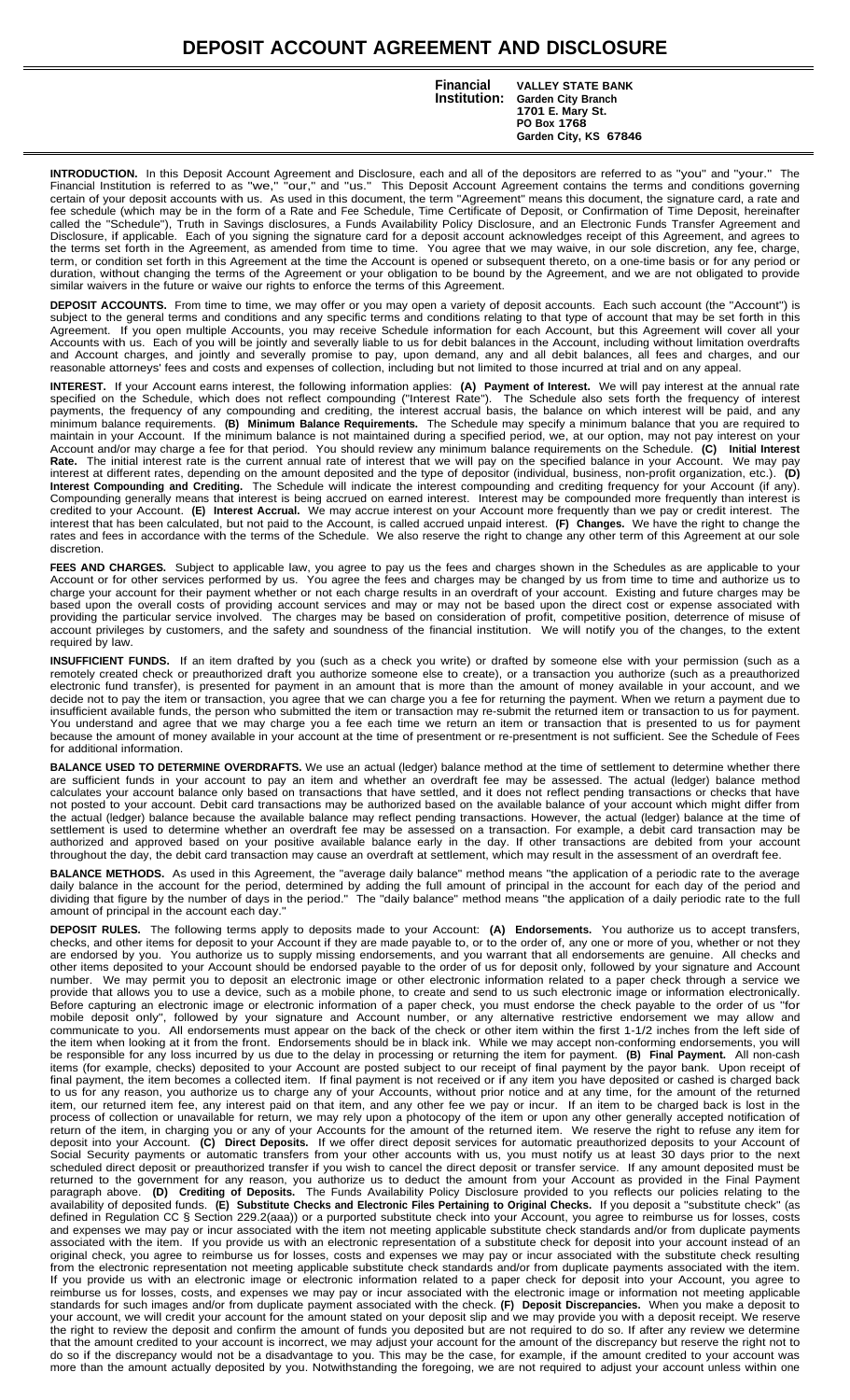### **DEPOSIT ACCOUNT AGREEMENT AND DISCLOSURE (Continued) Page 2**

year of the date of your account statement that shows the deposit either you notify us of the discrepancy or we discover it on our own. If you do not notify us of the error or we do not discover it on our own during this notice period, the amount credited to the account will be considered final.

**WITHDRAWAL RULES.** The following terms apply to withdrawals from your Account: **(A) Manner of Withdrawal.** You may make withdrawals from your Account in any manner that is permitted by us for the type of Account that you have opened. Withdrawals by mail will be posted to your Account as of the day the transaction is processed by us. We may refuse to accept any check other than standard checks provided by us, or approved by us in advance. Withdrawals and transfers from your Account may be restricted as provided in the Agreement, or in the Schedule, or by applicable law. **(B) Withdrawal Restrictions and Overdrafts.** We do not have to allow you to make a withdrawal from your Account if you don't have sufficient available funds in the Account to cover the full amount of the withdrawal. **If there are available funds to** cover some, but not all, of the withdrawals or other debits to your Account on a single business day, we will post the checks for which there are sufficient available funds in any order we may choose at our sole discretion. We may pay other withdrawals or debit items (such as charges) prior to paying any checks, and we may post those other withdrawals or debit items in any order we may choose at our sole discretion. If there are insufficient funds available in your Account to cover a withdrawal or debit presented against your Account, this is called an "overdraft". We will handle each overdraft in accordance with our Standard Overdraft Policy (described below) or in accordance with any other agreement you may have with us (such as an overdraft protection agreement). Even if we choose to pay one or more overdrafts, we are not obligated to cover any future overdrafts. When we determine whether payment of an item will create an overdraft, we may determine the balance of your account at any time between the time we receive the item and the deadline for us to take action on the item. We are not required to determine your account balance more than one (1) time during this period. **(C) Standard Overdraft Policy.** Unless we have agreed to a separate overdraft protection agreement with you, the following rules apply. We are not obligated to pay any overdraft. Subject to the special rules discussed below for transactions at an ATM and one-time debit card transactions, we may assess a service charge on any withdrawal created by check, in-person withdrawal, ATM withdrawal, or other electronic means that results in an overdraft, whether we pay the overdraft or not. If we pay the overdraft, you agree, immediately upon notice from us, to deposit funds sufficient to cover the overdraft plus any service charge we impose. For consumer accounts, we may not impose a service charge in connection with an overdraft that results from a transaction at an ATM or a one-time debit card transaction unless you have given us your consent to pay service charges in connection with overdrafts that result from these transactions and we have sent written confirmation of that consent to you. You may revoke that consent at any time. **(D) Notice Requirements.** Federal regulations require us to retain the right to require you to give at least seven (7) days notice in writing prior to any intended withdrawal from a savings, negotiable order of withdrawal ("NOW"), or money market account. Although we usually pay withdrawals or checks without notice on these accounts, doing so does not mean that we give up this right. **(E) Postdated Items.** You agree that when you write a check, you will not date the check in the future. If you do and the check is presented for payment before the date of the check, we may pay it or return it unpaid. You agree that if we pay the check, the check will be posted to your Account on the date we pay the check, even though the posting date is prior to the date of the check. You further agree that we are not responsible for any loss to you in doing so. We will not honor a postdated check if we receive advance notice from you at such a time and in such a manner as to afford us reasonable opportunity to act. The notice must be in writing, and it must specify the date, amount, and number of the check, along with the name of the payee. Notices are effective for the time periods stated under STOP PAYMENT ORDERS. You agree that we may return a postdated check to the presenter. **(F) Power of Attorney.** The person executing a power of attorney will be referred to as the principal and the person acting for the principal as the agent. We may refuse to comply with a power of attorney for reasonable cause, or until we receive an affidavit from the agent stating that the Power of Attorney presented is a true copy and that, to the best of the agent's knowledge, the principal is alive and that the relevant powers of the agent have not been altered or terminated. **(G) Signatures.** You recognize that we have adopted automated collection and payment procedures so that we can process the greatest volume of items at the lowest possible cost to our customers. In light of this, you agree that we do not fail to exercise ordinary care in paying an item solely because our procedures do not provide for the sight examination of items with a face amount below an amount specified by us from time to time. You authorize us to store and use Signature Card information in any reasonable form we deem necessary, including any digitized signature capture process. If you use a facsimile signature or other form of mechanically reproduced signature (such as, but not limited to, desktop publishing, digitized, or computer software generated signature), you agree you shall have the sole responsibility for maintaining security of the facsimile or mechanically reproduced signature and the device by which the facsimile or mechanically reproduced signature is affixed and you shall bear the entire risk for unauthorized use thereof whether or not you are negligent. You agree that no facsimile or mechanically reproduced signature we have been authorized to honor may be considered a forgery or an unauthorized signature, but that such facsimile or mechanically reproduced signature shall be effective as your signature or endorsement whether or not you have been negligent. You further agree to indemnify and hold us harmless from and against any and all loss, costs, damage, liability, or exposure (including reasonable attorney's fees) we or you may suffer or incur as a result of the unlawful use, unauthorized use, or misuse by any person of any such facsimile or mechanically reproduced signature or the device by which it is affixed. If you use any form of facsimile or mechanically reproduced signature device, you agree to deliver a sample to us if we request it. **(H) Preauthorized Drafts.** If we are unable to enforce presentment and transfer warranties on remotely created checks under Regulation CC, then if you voluntarily give information about your Account (such as our routing number and your account number) to a party who is seeking to sell you goods or services, and you do not physically deliver a check to the party, any debit to your account initiated by the party to whom you gave the information is deemed authorized by you. **(I) Electronic Check Conversion.** You may authorize a merchant or other payee to make a one-time electronic payment from your account using information from your check to pay for purchases or pay bills. The merchant or other payee uses the check information, along with the transaction amount, to initiate an ACH debit transaction. The transaction is electronically transferred through the ACH system and the funds will be debited directly from your account and deposited automatically into the merchant or payee's account. When information from your check is used to make an electronic fund transfer, funds may be withdrawn from your account as soon as the same day you make your payment. A description of the transaction will appear on your statement from us. Checks used in these types of transactions will not be returned with your statement. This type of electronic funds transfer from a consumer account is governed by the Electronic Funds Transfer Act and subject to the Electronic Funds Transfer Agreement and Disclosure(s). **(J) Re-presented Checks.** If a merchant electronically re-presents a check returned due to insufficient or uncollected funds, that transaction is not covered by the Electronic Funds Transfer Act. Checks involved in this type of transaction will not be included with your statement. You may authorize a merchant to electronically collect a fee associated with the re-presentment of a check. If a merchant electronically collects a fee associated with the re-presentment of a check, the fee transaction is covered by the Electronic Funds Transfer Act and subject to the Electronic Funds Transfer Agreement and Disclosures if the fee is debited as an electronic funds transfer from a consumer account. A description of the transaction will appear on your statement. **(K) Check Legends.** We may disregard information on any check or item other than the signature of the drawer, the identification of the drawee financial institution and payee, the amount, the endorsements, and any other information that appears on the MICR line. In addition, we are not responsible to take action on, or for failure to notify you of restrictive language placed on checks or other items, including but not limited to terms such as, "Void after 90 Days," "Paid in Full," "Two Signatures Required," "Void Over \$100" or similar statements. In accordance with reasonable banking standards, most checks and other items are processed through automated processing and, except in limited circumstances and in our discretion, most items are not individually examined. You agree that we act within reasonable banking standards by processing most checks and other items through automated processing systems. We may agree to adhere to extraneous legends if you notify us of such legends and we have agreed in writing to honor such legends. **(L) Non-Customer Check Cashing** Fee and Identification. If a person who is not a deposit customer of ours presents a check drawn against one of your accounts for payment over the counter, we may require identification that meets our standards including a thumbprint or fingerprint from the person and we may charge the person a service charge for cashing the check. You agree that if the person refuses to comply with our identification standards and/or refuses to pay the service charge, we may not cash the check and we have no liability to you for refusing to cash the check.

**STALE CHECKS.** We reserve the right to pay or dishonor a check more than six (6) months old without prior notice to you.

**CHECKING ACCOUNTS.** If your account is a checking account, the following terms may apply. If we offer NOW accounts, the account must consist solely of funds in which the entire beneficial interest is held by one or more individuals in an individual capacity, a sole proprietor, or a governmental unit, but not professional corporations or business partnerships. A NOW account may also be held by a for profit organization serving in a fiduciary or trustee capacity for an entity that is itself permitted to hold a NOW account. Otherwise, an organization may hold a NOW account only if it is operated primarily for religious, philanthropic, charitable, educational, or other similar purpose.

SAVINGS ACCOUNTS. If your account is an interest bearing account and is not a NOW account or time deposit, the following terms may apply **(A) Transfers and Withdrawals.** If your Account is a savings or money market deposit account, you may make no more than six (6) transfers and/or withdrawals during any one (1) calendar month or statement cycle (the period from one statement to the next) or similar period of at least four weeks, to another of your accounts with us or to a third party by means of a preauthorized or automatic transfer, or telephonic (including data transmission) agreement, order or instruction or by check, draft, debit card, or similar order made by you and payable to third parties. A "preauthorized transfer" includes any arrangement by us to pay a third party from your account upon written or oral instruction (including an order received through an automated clearing house (ACH) or any arrangement by us to pay a third party from your account at a predetermined time or on a fixed schedule.) **(B) Excess Transactions.** We are not required by applicable law to enforce these transfer limits, but we are authorized by applicable law to enforce them if we so choose. If we elect to enforce these transfer limits, and if you have more than the allowable preauthorized transfers or preauthorized checks or drafts (for money market accounts) in any one period, we may elect to close your Account and place the funds in another account that you are eligible to maintain, or we may elect to take away the transfer and draft capabilities of the Account.

**TIME DEPOSITS.** If your Account is a time deposit, you have agreed to keep the funds on deposit until the maturity of your Account. If your Account has not matured, any withdrawal of all or part of the funds from your Account may result in an early withdrawal penalty. We will consider requests for early withdrawal and, if granted, the penalty provided in the Schedule will apply. **(A) Penalty.** The early withdrawal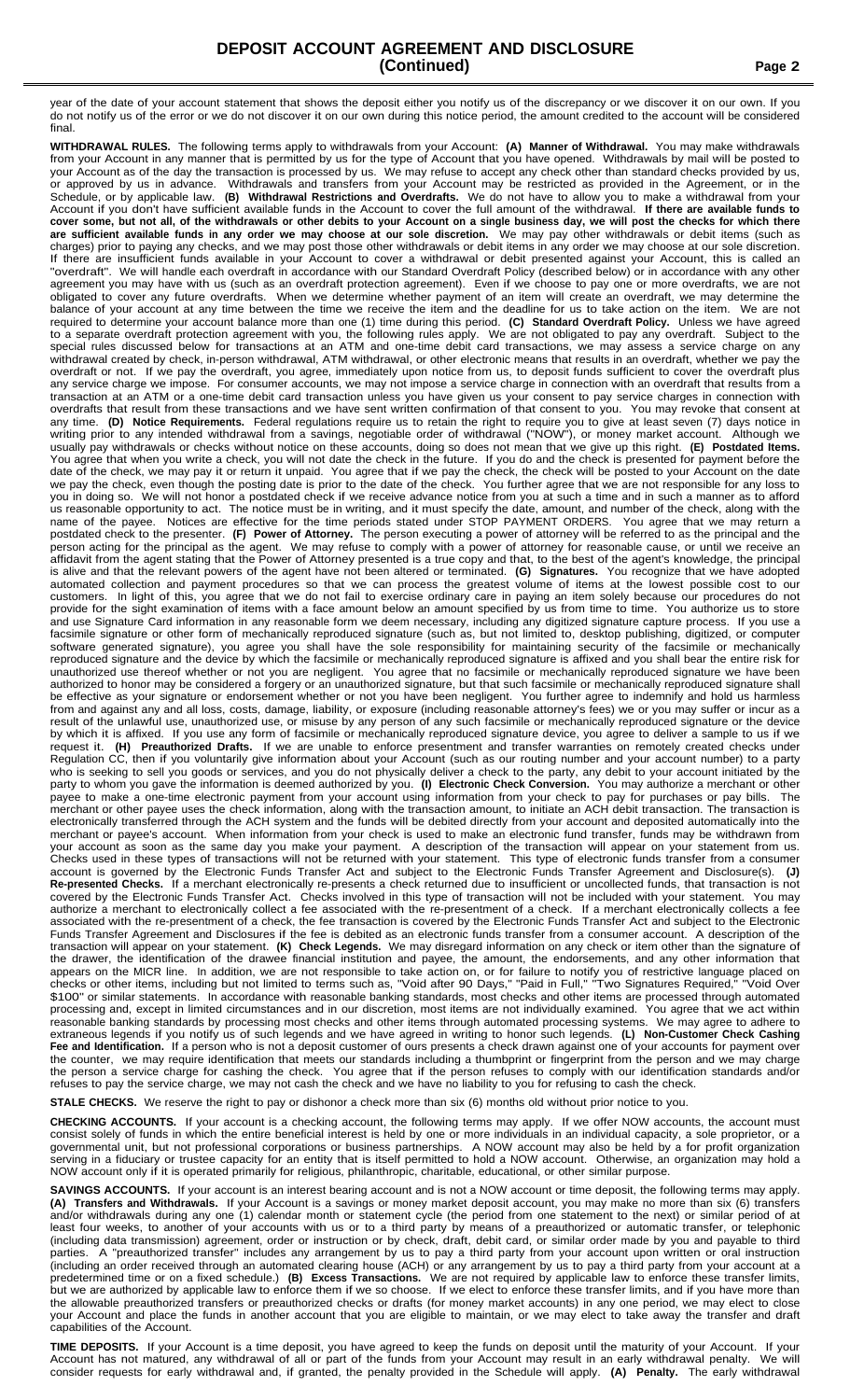penalty is calculated as a forfeiture of part of the accrued interest that has or would be earned on the Account. If your Account has not yet earned enough interest so that the penalty can be deducted from earned interest, or if the interest already has been paid, the difference will be deducted from the principal amount of your Account. For fixed rate Accounts, we will use the rate in effect for your deposit. **(B) Exceptions.** We may let you withdraw money from your Account before the maturity date without an early withdrawal penalty: (1) when one or more of you dies or is determined legally incompetent by a court or other administrative body of competent jurisdiction; or (2) when the Account is an Individual Retirement Account (IRA) established in accordance with 26 USC 408 and the money is paid within seven (7) days after the Account is opened; or (3) when the Account is a Keogh Plan (Keogh), if you forfeit at least the interest earned on the withdrawn funds; or (4) if the time deposit is an IRA or Keogh Plan established pursuant to 26 USC 408 or 26 USC 401, when you reach age 59 1/2 or become disabled; or (5) within an applicable grace period (if any).

**STOP PAYMENT ORDERS.** Subject to certain limitations, you may order us to stop payment on any check, automated clearing house/pre-authorized electronic funds transfer ("ACH/EFT"), or other item payable from your Account, whether drawn or authorized by you or any other account holder, as follows:

**Stop Payment Against a Check or Other Item.** A stop payment request against a check or other item payable from your Account will be effective if we receive the order at such time and in such manner as to afford us a reasonable opportunity to act upon the order. A stop payment order against a check or other item payable from your Account is effective for six (6) months, but it lapses after fourteen (14) calendar days if the original order was oral and was not confirmed in writing within that period. A stop payment order against a check or other item payable from your Account may be renewed for additional six (6) month periods if renewed during a period within which the stop payment order is effective.

**Stop Payment Against an ACH/EFT.** For consumer accounts, a stop payment order against an ACH/EFT may be honored if received at least three (3) banking days before the scheduled date of the transfer. If we honor a stop payment request against an ACH/EFT received on or within three (3) banking days of the scheduled transfer, we do so without any liability or responsibility to any party having any interest in the entry. A stop payment order against an ACH/EFT is effective until the earlier of: (i) you withdraw the stop payment order, or (ii) the debit entry is returned, or, where a stop payment order is applied to more than one debit entry under a specific authorization involving a specific party, all such debit entries are returned. We may require you to provide us written confirmation of a verbal stop order request against an ACH/EFT within fourteen (14) calendar days. Additionally, if you request us to stop all future payments pursuant to a specific ACH/EFT authorization involving a particular party, we may require you to confirm in writing that you have revoked such authorization. For business accounts, a stop payment against an ACH/EFT is effective until the earlier of (i) you withdraw the stop payment order, (ii) the return of the debit entry, or (iii) six months from the date of the stop payment order, unless renewed in writing.

All stop payment order requests will require you to provide the date, the amount, and the number of the item or authorization, together with the name of the payee. If you give us incorrect information, we will not be liable for failing to stop payment on the item or authorization. Our acceptance of a stop payment order will not constitute a representation that the item or authorization has not already been paid or that we have a reasonable opportunity to act upon the order. You may not stop payment on an official, certified, cashier's, or teller's check issued by us, or request us to stop payment if we have otherwise become accountable for the item or authorization. In addition, you may not stop payment on checks governed by a separate agreement, such as a check guaranty agreement. Further you may not stop payment on an item or authorization after acceptance of the same by us.

Based upon the type of account ownership that you have designated, the following terms and conditions apply.

**INDIVIDUAL ACCOUNTS.** An Individual Account is an account in the name of one depositor only. Only that person may write checks against the Account or withdraw money, regardless of who actually owns the funds.

**MULTIPLE-PARTY ACCOUNTS.** This section pertains to multiple party accounts:

**(A) Joint Account Ownership.** An account with two or more Account Holders is a joint account. Unless you designate otherwise on the Signature Card, joint Account Holders will be considered as tenants in common with no right of survivorship.

**(1) Tenants in Common With No Right of Survivorship.** If your Account is a joint account without right of survivorship, upon the death of one of the joint Account Holders, that person's proportionate ownership interest will pass to the estate of the deceased Account Holder. If a Payable on Death (P.O.D) account with more than one Account Holder is opened without survivorship between Account Holders, upon the death of an Account Holder, the decedent Account Holder's proportionate ownership interest in the Account is owned by the surviving P.O.D. payee(s) instead of passing to the decedent Account Holder's estate. P.O.D. designations are subject to the P.O.D. Account rules as stated below.

(2) Joint Tenants With Right of Survivorship and Not as Tenants in Common. If your Account is a joint account with right of survivorship, upon the death of one of the joint Account Holders, that person's ownership interest in the Account will immediately pass to the other joint Account Holder(s). If your Account also contains a payable on death (P.O.D.) designation, upon the death of the last remaining Account Holder, ownership of the funds belongs to the payable on death payee(s). P.O.D. designations are subject to the P.O.D. Account rules as stated below.

Each joint Account Holder, without the consent of any other Account Holder, may, and hereby is authorized by every other joint Account Holder, to make any transaction permitted under the Agreement, including without limitation: to withdraw all or any part of the account funds; to pledge the account funds as collateral to us for any obligation, whether that of one or more Account Holders or of a third party; to endorse and deposit checks and other items payable to any joint Account Holder; to give stop payment orders on any check or item, whether drawn by that Account Holder or not; to consent to or revoke consent to payment of service charges on overdrafts that result from ATM transactions or one-time debit card transactions under the Standard Overdraft Policy; and, to close the account, with the disbursement of account proceeds as instructed by the joint Account Holder. Each joint Account Holder is authorized to act for the other Account Holder(s) and we may accept orders and instructions regarding the account from any joint Account Holder. If we believe there to be a dispute between joint Account Holders or we receive inconsistent instructions from the Account Holders, we may suspend or close the account, require a court order to act, and/or require that all joint Account Holders agree in writing to any transaction concerning the account.

Your obligations under the Agreement are joint and several. This means that each joint Account Holder is fully and personally obligated under the terms of the Agreement, including liability for overdrafts and debit balances as set forth above, irrespective of which joint Account Holder benefited from the withdrawal. If you establish a joint account without the signature of the other joint Account Holder(s), you agree to hold us harmless for our reliance upon your designation of the other joint Account Holder(s) listed on our documents. Further, the Account is subject to the right of setoff as set forth below.

**(B) Totten Trust Account.** A Totten Trust Account is an informal trust account, reflected on our records, but without a written trust agreement, where the Account is owned by the trustee. The beneficiaries have no right to any funds in the Account during the trustee's lifetime. As the owner of the Account, the trustee may withdraw money from the Account and may, by written direction to us, change the beneficiary under the Account. When the trustee dies, the Account is owned by the named beneficiary or beneficiaries. If the Totten Trust Account is held by more than one trustee, the trustees will be subject to the rules pertaining to joint account ownership as set forth above. If there is no surviving beneficiary upon the death of the last trustee, state law will determine ownership of the funds in the Account. State law may also require payment to the Secretary of Social and Rehabilitation Services prior to payment to any beneficiary under a Totten Trust account.

**(C) P.O.D. Account.** A Payable on Death (P.O.D.) Account is an account payable to the Account Holder during his or her lifetime. As the owner of the Account, you may withdraw money from the Account and may, by written direction to us, change the P.O.D. payee(s) under the Account. Upon the death of the Account Holder (upon the death of the last surviving Account Holder if there is survivorship between Account Holders), the decedent Account Holder's ownership interest passes to the named P.O.D. payee(s). An Account with a Payable on Death (P.O.D.) designation is subject to the terms of this section. If the P.O.D. Account is held by more than one person, each Account Holder will be subject to the rules pertaining to joint account ownership as set forth above. If there is more than one surviving P.O.D. payee, the respective interest of each shall be deemed to be in equal shares, unless otherwise stated in the Financial Institution's deposit account records and as allowed by applicable state law. If there is no surviving P.O.D. payee upon the death of the owner, state law will determine ownership of the funds in the Account. State law may also require payment to the Secretary of Social and Rehabilitation Services prior to payment to any beneficiary under a P.O.D. account.

**ADDITIONAL ACCOUNT TYPES.** This section applies to other deposit account types:

**(A) Formal Trust Account.** A Formal Trust Account is an account held by one or more trustees for the benefit of one or more beneficiaries according to a written trust agreement. Upon our request, the trustee(s) will supply to us a copy of any trust agreement or a Certification of Trust covering the account. To the extent permitted by law, we may require additional information and documentation. We may require the trustee(s) to provide additional certifications and documentation to support any change in the trust agreement or the opening of additional accounts by the trust. We act only as custodian of the trust funds and are under no obligation to act as a trustee or to inquire as to the powers or duties of the trustee(s). The trustee(s) and/or any person opening the Account, in their individual capacity and jointly and severally, agree to indemnify and hold us harmless from and against any and all loss, costs, damage, liability, or exposure, including reasonable attorney's fees, we may suffer or incur arising out of any action or claim by any beneficiary or other trustee with respect to the authority or actions taken by the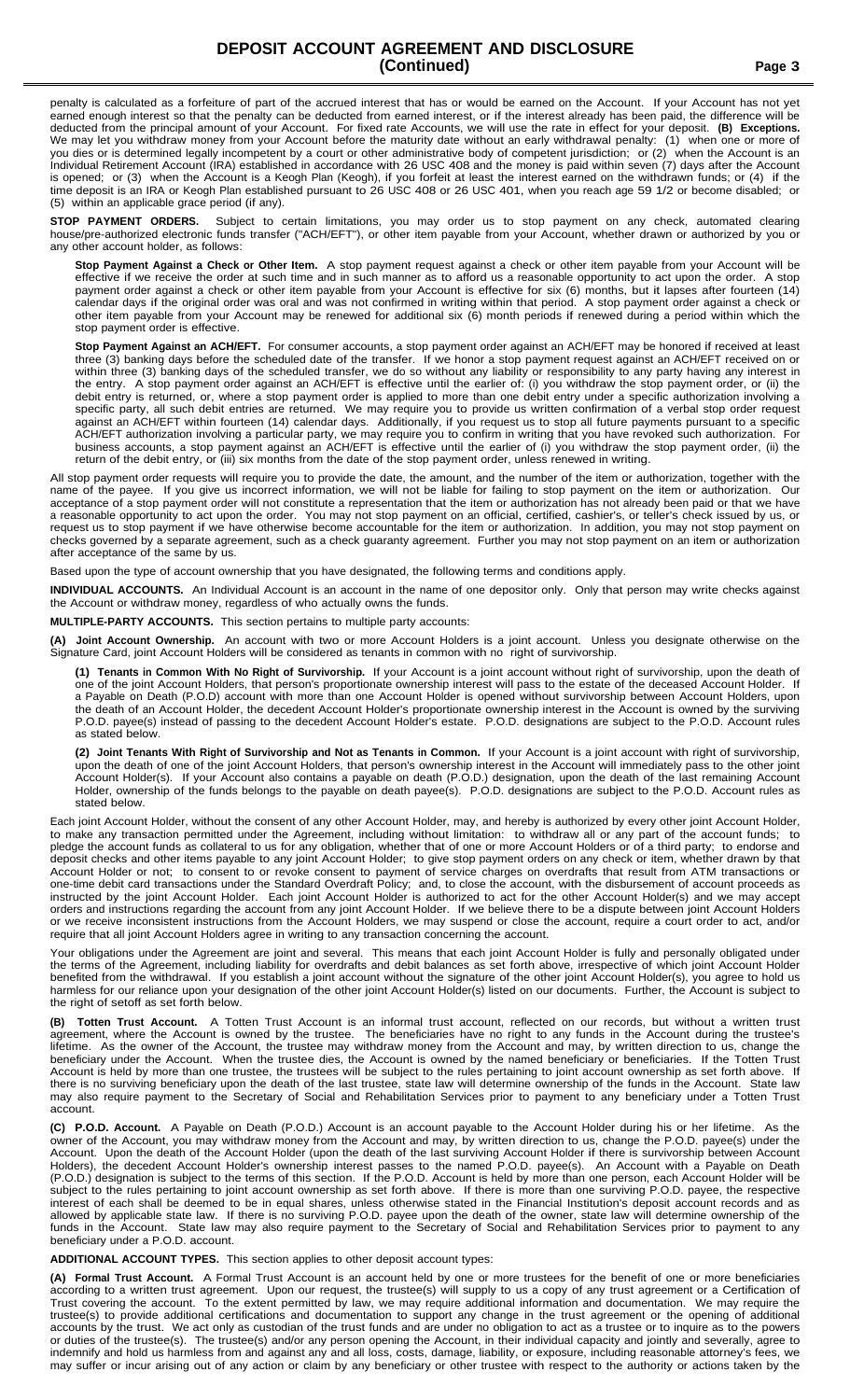trustee(s) in handling or dealing with the Account.

**(B) Uniform Transfer to Minors.** If you have established the account as a custodian for a minor beneficiary under our state version of the Uniform Transfers to Minors Act or the Uniform Gifts to Minors Act, your rights and duties are governed by the Act. You will not be allowed to pledge the account as collateral for any loan to you. Deposits in the account will be held by us for the exclusive right and benefit of the minor. The custodian and/or any person opening the Account, in their individual capacity, agree to indemnify and hold us harmless from and against any and all loss, costs, damage, liability, or exposure, including reasonable attorney's fees, we may suffer or incur arising out of any action or claim by any beneficiary or other custodian with respect to the authority or actions taken by the custodian in handling or dealing with the Account.

**(C) Representative Payee Accounts.** Subject to applicable law, a Representative Payee Account is a type of fiduciary account in which a representative payee (appointed by the Social Security Administration) manages Social Security and Supplemental Security funds received on behalf of a beneficiary. Upon our request, the representative payee will provide sufficient documentation from the Social Security Administration indicating his or her appointment as a representative payee for the Account Holder. We may require additional documentation from the representative payee indicating his or her authority to act on behalf of the Account Holder. The representative payee does not have an ownership interest in funds in the Account. The representative payee does not have a right of survivorship in the Account on the death of the Account Holder. We act only as custodian of the funds and are under no obligation to act as a trustee or to inquire as to the powers or duties of the representative payee. The representative payee agrees to indemnify, and hold us harmless from and against any and all loss, cost, damage, liability, or exposure, including reasonable attorneys' fees, we may suffer or incur arising out of any action or claim by the beneficiary, a government entity or by any other party regarding the authority or actions taken by the representative payee in handling or dealing with the Account.

**(D) Agency Account.** An Agency Account is an account to which funds may be deposited and withdrawals made by an Agent designated by the owner of the funds. An Agent has full authority with regard to the Account but does not have an ownership interest in the account. An Agency Account is revocable at any time by notifying us in writing. An Agency designation may be combined with one of the other forms of account ownership.

**(E) Business Accounts.** If the Account is not owned by a natural person (for example, it is owned by a corporation, partnership, limited liability partnership, limited liability company, unincorporated association, etc.), then the Account Holder must provide us with evidence to our satisfaction of the existence of the Account Holder and the authority of the individuals who sign the signature card to act on behalf of the Account Holder. If the Account is owned by a natural person and used for business purposes (e.g., sole proprietorship), then the Account Holder must provide us with evidence to our satisfaction of the authority of the individual(s) who sign the signature card to act on behalf of the Account Holder. On any transactions involving the Account, we may act on the instructions of the person(s) authorized in the resolutions, banking agreement, or certificate of authority to act on behalf of the Account Holder. You agree to notify us in writing of any changes in the person(s) authorized or the form of ownership. If we receive conflicting instructions or a dispute arises as to authorization with regard to the handling of the Account, you agree we may place a hold on the Account until such conflict or dispute is resolved to our satisfaction and we will not be liable for dishonored items as a result of such hold.

**(F) Fiduciary Accounts.** With respect to all fiduciary accounts, including but not limited to estate accounts, guardianship accounts, representative payee accounts, and conservatorship accounts, and any Formal Trust Account, Uniform Transfers to Minors Act Account, or Agency Account, we reserve the right to require such documents and authorizations as we may deem necessary or appropriate to satisfy that the person(s) requesting or directing the withdrawal of funds held in the Account have the authority to withdraw such funds. This applies at the time of account opening and at all times thereafter.

**(G) Attorney Client Trust** Subject to applicable law, an Attorney Client Trust is an account set up by an attorney or law firm to hold client or third party funds in trust, separate from the attorney's or law firm's funds. Upon our request, the authorized signers for an Attorney Client Trust will provide documentation required by applicable state law and applicable bar association (or similar entity) rules. We act only as custodian of the trust funds and are under no obligation to act as a trustee or to inquire as to the powers or duties of the attorney or law firm as trustee(s). The attorney, law firm, or any authorized individual on the account agrees to indemnify and hold us harmless from and against any and all loss, costs, damage, liability, or exposure, including reasonable attorney's fees, we may suffer or incur arising out of any action or claim by any beneficiary or third party with respect to the authority, actions, or inaction taken by the trustee(s) or authorized individuals in handling or dealing with the account. Additional account terms are governed by a separate agreement.

**(H) Real Estate Broker Client Trust Accounts** Subject to applicable law, a real estate broker may open account(s) to hold client or third party funds in trust, separate from the broker's funds. We act only as custodian of the funds. We are under no obligation to act as a trustee or to inquire as to the powers or duties of the broker or other authorized signer(s) as trustee(s). The broker and any authorized individual on the account in their individual capacity and jointly and severally, agree to indemnify and hold us harmless from and against any and all loss, costs, damage, liability, or exposure, including reasonable attorney's fees, we may suffer or incur arising out of any action or claim by any client or third party with respect to the authority, actions or inaction taken by the broker or authorized signer(s) in handling or dealing with the Account. Upon our request, the authorized signer(s) for this type of account will provide to us any documents required by applicable law and /or real estate professional rules.

**(I) Government/Municipal/Public Funds Accounts.** This type of account is owned by a government or public entity. For this type of account, you agree to provide us with authorization document(s) (in a form acceptable to us) stating that we are designated as a depository for the funds of the government or public entity and such documentation shall state the individual(s) authorized to act on behalf of the government or public entity and the extent of their authority. We may rely upon such documentation until we receive written notice of a change and new authorization documents. We are not responsible for any transaction conducted by a previously authorized individual until we actually receive written notice that the authorized individual's authority has been revoked. Unless specifically stated otherwise in the authorization document(s), we can rely on one authorization for all accounts owned by the government or public entity. If required by law, you agree to enter into a Collateral Security Agreement regarding this type of account.

**ASSIGNABILITY.** The account established under this Agreement is not assignable or transferable except with our consent. We must approve any pledge of the Account and any such pledge remains subject to any right we have under the Agreement and applicable state and federal law. If ownership is proposed to be transferred, we may require the Account be closed and a new account opened in the name of the transferee or pledgee.

**FINANCIAL INSTITUTION LIABILITY.** You agree that if we do not properly complete a transaction according to the Agreement, we will not be liable in any event for losses or damages in excess of the amount of the transaction, and we will not be liable if circumstances beyond our control prevent the transaction, or the funds in your Account are or may be subject to legal process or other claim. In no event will we be liable for consequential damages. In receiving items from you for withdrawal or deposit, we act only as your agent. You are responsible for the condition of a check or item when you issue it. If a check or item is returned or payment is delayed as a result of any writing or marking that you or a prior endorser placed on the front or back of the check or item, you will be responsible for any cost and liabilities associated with such return or delay. We reserve the right to refuse any item for deposit or to reverse credit for any deposited items or to charge your Account for items should they become lost in the collection process.

**RIGHT OF SETOFF.** Subject to applicable law, we may exercise our right of setoff or security interest against any and all of your Accounts (except IRA, HSA, Keogh plan and Trust Accounts) without notice, for any liability or debt of any of you, whether joint or individual, whether direct or contingent, whether now or hereafter existing, and whether arising from overdrafts, endorsements, guarantees, loans, attachments, garnishments, levies, attorneys' fees, or other obligations. If the Account is a joint or multiple-party account, each joint or multiple-party account holder authorizes us to exercise our right of setoff against any and all Accounts of each Account Holder. We may not exercise our right of setoff or security interest if prohibited by the Military Lending Act.

**DORMANT ACCOUNTS.** If you have not made a withdrawal from, or a deposit to, your Account for an extended period of time and we have been unable to contact you, your Account may be classified by us as dormant. Subject to applicable law, we may charge a dormant account fee on the Account, and the Account will be presumed to be abandoned. In accordance with state law, funds in abandoned accounts will be remitted to the custody of the applicable state agency, and we will have no further liability to you for such funds. We reserve the right not to send statements on accounts we consider dormant, subject to applicable law.

**ACCOUNT STATEMENTS.** You are responsible for promptly examining your statement each statement period and reporting any irregularities to us. Each account statement will be considered to correctly reflect your transactions, such as deposits, withdrawals, credits, refunds, imposition of fees, interest or dividends, and other additions and subtractions to your Account, unless you notify us in writing within certain time limits after the statement that incorrectly reflects your transactions is made available to you. We will not be liable for any check that is altered or any signature that is forged unless you notify us within Thirty (30) calendar days after the statement and the altered or forged item(s) are made available. Also, we will not be liable for any subsequent items paid, in good faith, containing an unauthorized signature or alteration by the same wrongdoer unless you notify us within Ten (10) calendar days after the statement and first altered or forged items were made available. You must report any other Account problem including encoding errors, and errors involving additions or subtractions (debits and credits) not otherwise covered herein, including electronic transactions not covered by the Electronic Fund Transfer Act, within Thirty (30) calendar days. If the suspected account problem involves a substitute check that you receive, you may (under some circumstances) be entitled to make a claim for an expedited refund. Such a claim may be subject to different notification timeframes. See the Substitute Check Policy Disclosure (if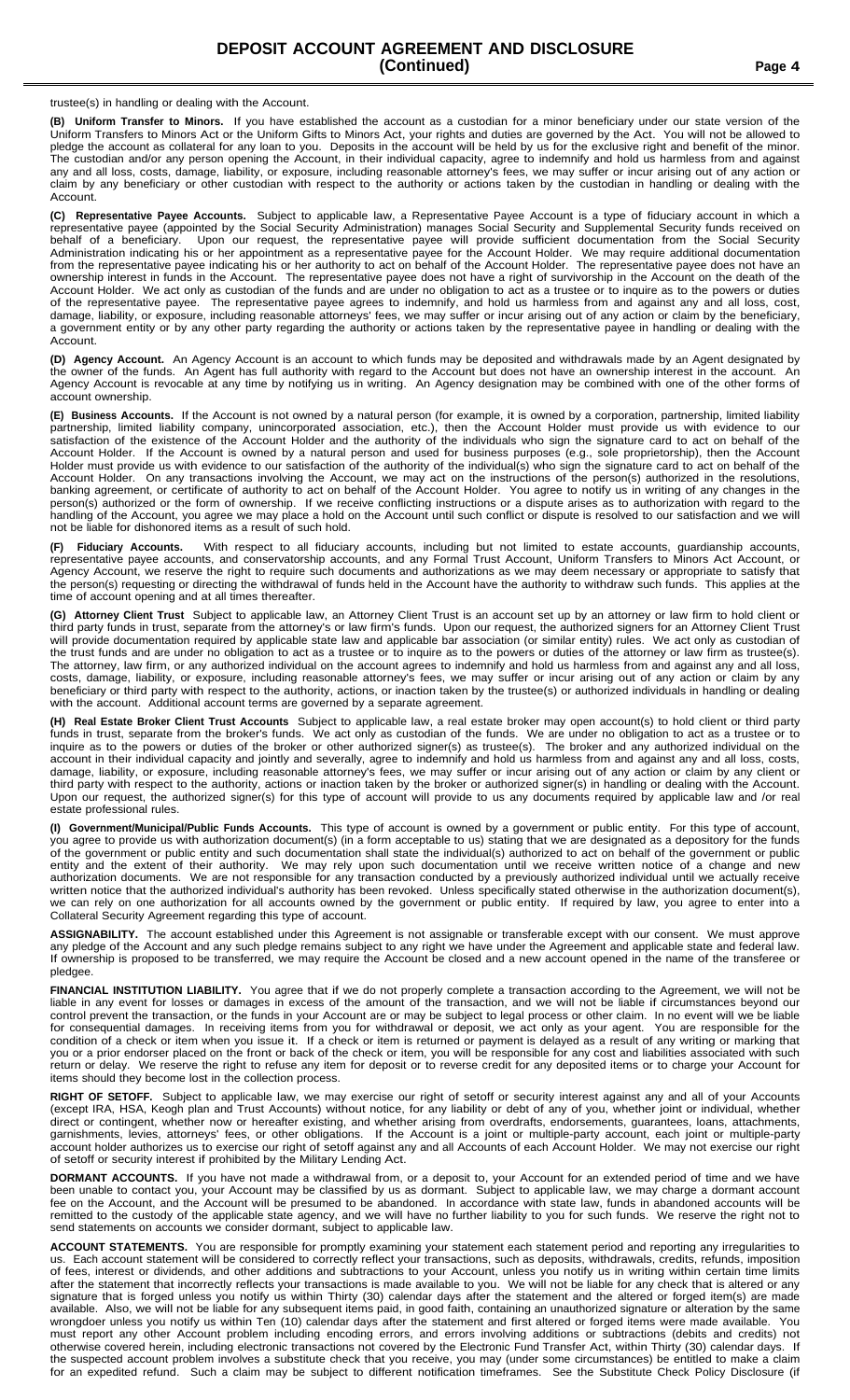applicable) for further information. If you have requested us to hold your Account statements, we have the right to mail your statements if you have not claimed them within Thirty (30) calendar days. If we truncate your checks, you understand that your original checks will not be returned to you with your statement. You agree that our retention of checks does not You agree that our retention of checks does not alter or waive your responsibility to examine your statements or change the time limits for notifying us of any errors.

**WHOLESALE WIRE AND ACH TRANSACTIONS.** With respect to wire transfers or other transfers of funds not governed by the Electronic Funds Transfer Act, you agree to enter into and comply with our wire transfer (if applicable) agreement and to comply with our security procedures and this section. We advise you that any receiving financial institution (including us) is entitled to rely on any account or bank number you have provided even though that account or bank number may identify a party different from the person or entity you have described by name in any transfer order.

**(A) Provisional Payment.** Credit given by us to you with respect to an ACH credit or wholesale (wire) funds transfer entry is provisional until we receive final settlement for such entry through a Federal Reserve Bank. If we do not receive final settlement, you are hereby notified and agree that we are entitled to a refund of the amount credited to your Account in connection with such entry, and the party (the originator of the entry) making payment to you via such entry shall not be deemed to have paid you the amount of such entry.

**(B) Notice of Receipt.** We will notify you of the receipt of payments in the periodic account statements we provide to you. You acknowledge that we will not give next day notice to you of receipt of an ACH or wholesale (wire) funds transfer item.

**UNLAWFUL INTERNET GAMBLING TRANSACTIONS PROHIBITED.** If you are a commercial customer, you certify that you are not now engaged in, and during the life of this Agreement will not engage in, any activity or business that is unlawful under the Unlawful Internet Gambling Enforcement Act of 2006, 31 USC 5361, et seq., (the "UIGEA"). You may not use your Account or any other service we offer to receive any funds, transfer, credit, instrument or proceeds that arise out of a business that is unlawful under the UIGEA. You agree that if anyone asks us to process a transaction that we believe is restricted under the UIGEA, we may block the transaction and take any other action we deem to be reasonable under the UIGEA and this Agreement.

**NOTICES.** The following terms apply to notices relating to your Account. **(A) Notice of Amendments.** You agree that the terms and conditions of the Agreement, including without limitation all rates, fees, and charges, may be amended by us from time to time. We will notify you of amendments as required by applicable law. Your continued use of the Account evidences your agreement to any amendment. Notices will be sent to the most recent address shown on our records for your Account. Only one notice will be given in the case of joint account holders. **(B) Account Changes.** Any account holder or person authorized to sign on an account is required to notify us in writing if any account holder or other person authorized to sign on an account dies or is declared incompetent by a court. It is your responsibility to notify us of any change in your address or name. We are required to honor items drawn only on the listed Account name. Further, we are required to attempt to communicate with you only at the most recent address provided to us.

**ACCOUNT TERMINATION.** You and we agree that either of us may close your Account and terminate this Agreement at any time with or without cause. We will provide written notice to you in advance if we decide to terminate your Account relationship for any reason other than abuse of the account relationship or to prevent a loss. You agree that advance written notice from us will be reasonable if it is mailed to your statement mailing address immediately upon account closure. You agree that in instances of account abuse or to prevent a loss, notice is reasonably given by us if mailed immediately upon account closure. You may close any of your accounts by notifying us in writing. We will consider your Account closed when we receive written instructions from the depositor or the depositors account balance remains overdrawn or at a zero balance for a period of 30 days or longer. When an interest bearing account is closed, there may be accrued interest that has not been credited to the account. In that case, we will pay you the interest UNLESS we have told you otherwise. Further, for security reasons, we may require you to close your Account and to open a new account if: there is a change in authorized signers; there has been a forgery or fraud reported or committed involving your Account; any Account checks are lost or stolen; you have too many transfers from your Account; or, any other provision of our Agreement with you is violated. After the Account is closed, we have no obligation to accept deposits or pay any outstanding checks. You agree to hold us harmless for refusing to honor any check drawn on a closed account. In the event that we close your Account, we may mail you a Cashier's Check for the applicable remaining Account balance. The termination of this Agreement and closing of an account will not release you from any fees or other obligations incurred prior to the date upon which this Agreement is terminated and an account closed, any fees assessed by us in the process of closing an account, or from your responsibility to maintain sufficient funds in an account to cover any outstanding checks or other debit items.

**GOVERNING LAW.** This Agreement shall be governed by and construed in accordance with all applicable federal laws and all applicable substantive laws of the State of Kansas in which we are located and where you opened your account. In addition, we are subject to certain federal and state regulations and local clearing house rules governing the subject matter of the Agreement. You understand that we must comply with these laws, regulations, and rules. You agree that if there is any inconsistency between the terms of the Agreement and any applicable law, regulation, or rule, the terms of the Agreement will prevail to the extent any such law, regulation, or rule may be modified by agreement.

**SYSTEMS AND SOFTWARE.** We shall not be responsible to you for any loss or damages suffered by you as a result of the failure of systems and software used by you to interface with our systems or systems and software utilized by you to initiate or process banking transactions whether such transactions are initiated or processed directly with our systems or through a third party service provider. You acknowledge that you are solely responsible for the adequacy of systems and software utilized by you to process banking transactions and the ability of such systems and software to do so accurately.

**IMPORTANT INFORMATION ABOUT PROCEDURES FOR OPENING A NEW ACCOUNT.** To help the government fight the funding of terrorism and money laundering activities, Federal law requires all financial institutions to obtain, verify, and record information that identifies each person who opens an account. What this means for you: When you open an account, we will ask for your name, address, date of birth, and other information that will allow us to identify you. We may also ask to see your driver's license or other identifying documents.

**CREDIT VERIFICATION.** You authorize us to request and obtain one or more credit reports about you from one or more credit reporting agencies for the purposes of considering your application for the Account, reviewing or collecting any Account opened for you, or for any other legitimate business purpose. You authorize us to disclose information about your account to a credit reporting agency if your Account was closed because you have abused it.

**MISCELLANEOUS PROVISIONS.** If you or your Account becomes involved in any legal proceedings, your use of the Account may be restricted. You agree not to use the Account in any illegal activity. We shall be entitled to act upon any legal process served upon us which we reasonably believe to be binding, with no liability to you for doing so. You understand that supervisory personnel may randomly monitor customer service telephone conversations to ensure that you receive accurate, courteous, and fair treatment. If you ask us to follow instructions that we believe might expose us to any claim, liability, or damages, we may refuse to follow your instructions or may require a bond or other protection, including your agreement to indemnify us. You agree to be liable to us, to the extent permitted by law, for any loss, costs, or expenses that we may incur as a result of any dispute or legal proceeding involving your Account. You authorize us to deduct any such loss, costs, or expenses from your Account without prior notice to you or to bill you separately. This obligation includes disputes between you and us involving your Account and situations where we become involved in disputes between you and an authorized signer, a joint owner, or a third party claiming an interest in your Account. It also includes situations where any action taken on your Account by you, an authorized signer, a joint owner, or a third party causes us to seek the advice of an attorney, whether or not we actually become involved in a dispute. Any action by us for reimbursement from you for any costs or expenses may also be made against your estate, heirs and legal representatives, who shall be liable for any claims made against and expenses incurred by us. If a court finds any provision of the Agreement to be invalid or unenforceable, such finding shall not make the rest of the Agreement invalid or unenforceable. If feasible, any such offending provision shall be deemed to be modified to be within the limits of enforceability or validity; however, if the offending provision cannot be so modified, it shall be stricken and all other provisions of the Agreement in all other respects shall remain valid and enforceable.

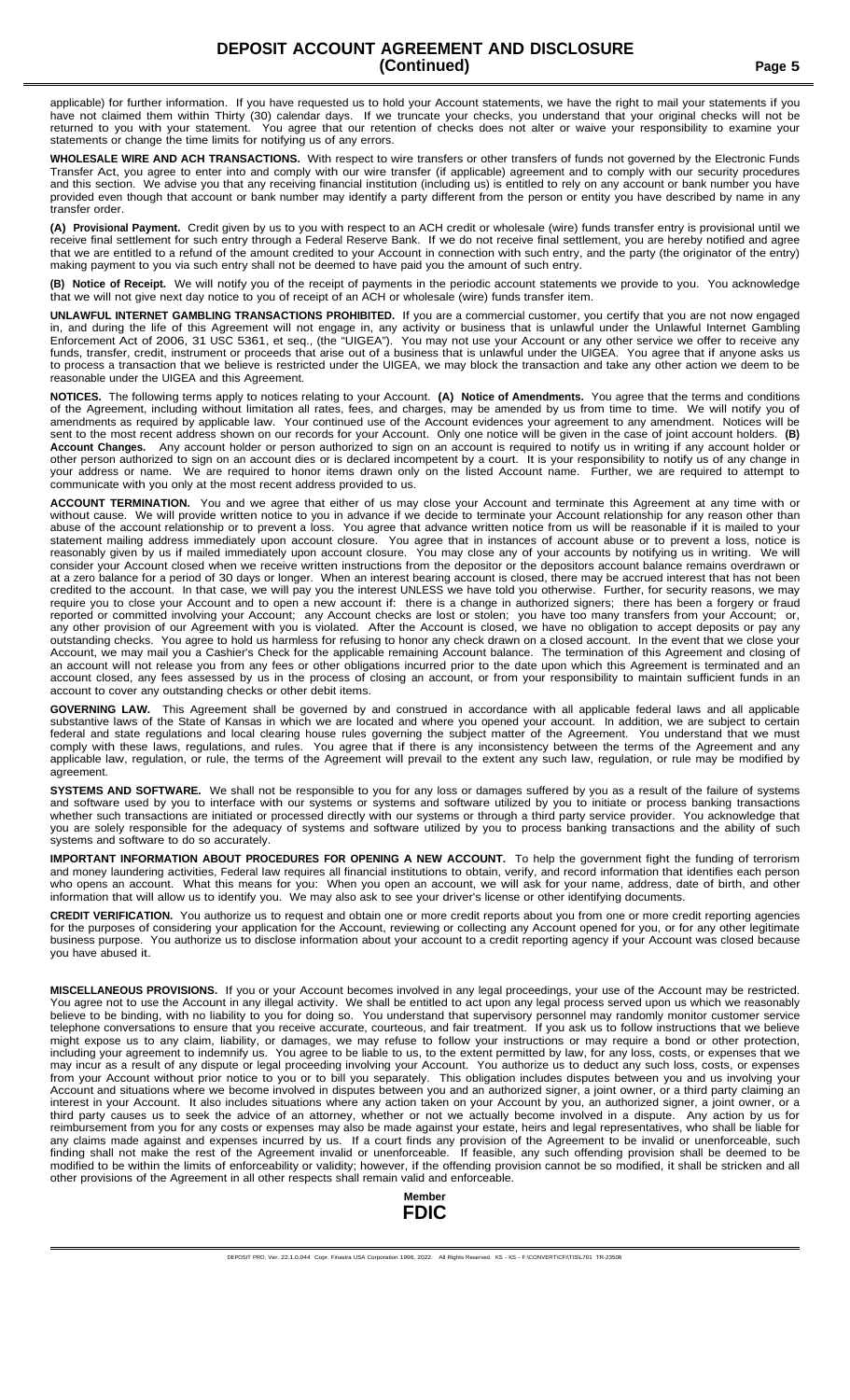**Institution: Financial VALLEY STATE BANK Garden City Branch 1701 E. Mary St. PO Box 1768 Garden City, KS 67846**

### **What You Need to Know about Overdrafts and Overdraft Fees**

An overdraft occurs when you do not have enough money in your account to cover a transaction, but we pay it anyway. We can cover your overdrafts in two different ways:

- 1. We have standard overdraft practices that come with your account.
- 2. We also offer overdraft protection plans, such as a link to a savings account or to an overdraft line of credit, which may be less expensive than our standard overdraft practices. To learn more, ask us about these plans.

This notice explains our standard overdraft practices.

### **What are the standard overdraft practices that come with my account?**

We do authorize and pay overdrafts for the following types of transactions:

- Withdrawal created by check, In-person withdrawal, ACH-automatic debits, Recurring debit card payments, Online bill pay items, Internet banking transfers, Telephone banking, Other debit transactions using your account number.

We do not authorize and pay overdrafts for the following types of transactions unless you ask us to (see below):

- ATM transactions
- Everyday debit card transactions

We pay overdrafts at our discretion, which means we do not guarantee that we will always authorize and pay any type of transaction.

If we do not authorize and pay an overdraft, your transaction will be declined.

### **What fees will I be charged if VALLEY STATE BANK pays my overdraft?**

Under our standard overdraft practices:

We will charge you a fee of \$25.00 per item, per presentment. Multiple NSF fees may be imposed if a single item, such as a check, preauthorized transfer, or any other transaction type, is presented more than once. For example, if an item is presented for payment and declined due to insufficient funds and is subsequently represented for payment and declined again, an NSF fee may be imposed each time the item is returned. There is a limit of \$100.00 per day we can charge you for overdrawing your account.

**BALANCE USED TO DETERMINE OVERDRAFTS.** We use an actual (ledger) balance method at the time of settlement to determine whether there are sufficient funds in your account to pay an item and whether an overdraft fee may be assessed. The actual (ledger) balance method calculates your account balance only based on transactions that have settled, and it does not reflect pending transactions or checks that have not posted to your account. Debit card transactions may be authorized based on the available balance of your account which might differ from the actual (ledger) balance because the available balance may reflect pending transactions. However, the actual (ledger) balance at the time of settlement is used to determine whether an overdraft fee may be assessed on a transaction. For example, a debit card transaction may be authorized and approved based on your positive available balance early in the day. If other transactions are debited from your account throughout the day, the debit card transaction may cause an overdraft at settlement, which may result in the assessment of an overdraft fee.

#### **What if I want VALLEY STATE BANK to authorize and pay overdrafts on my ATM and everyday debit card transactions?**

If you also want us to authorize and pay overdrafts on ATM and everyday debit card transactions, call (620) 384-7451, or complete the form below and present it at a branch, or mail it to: Valley State Bank, P O Box 1277, Syracuse, KS, 67878-1277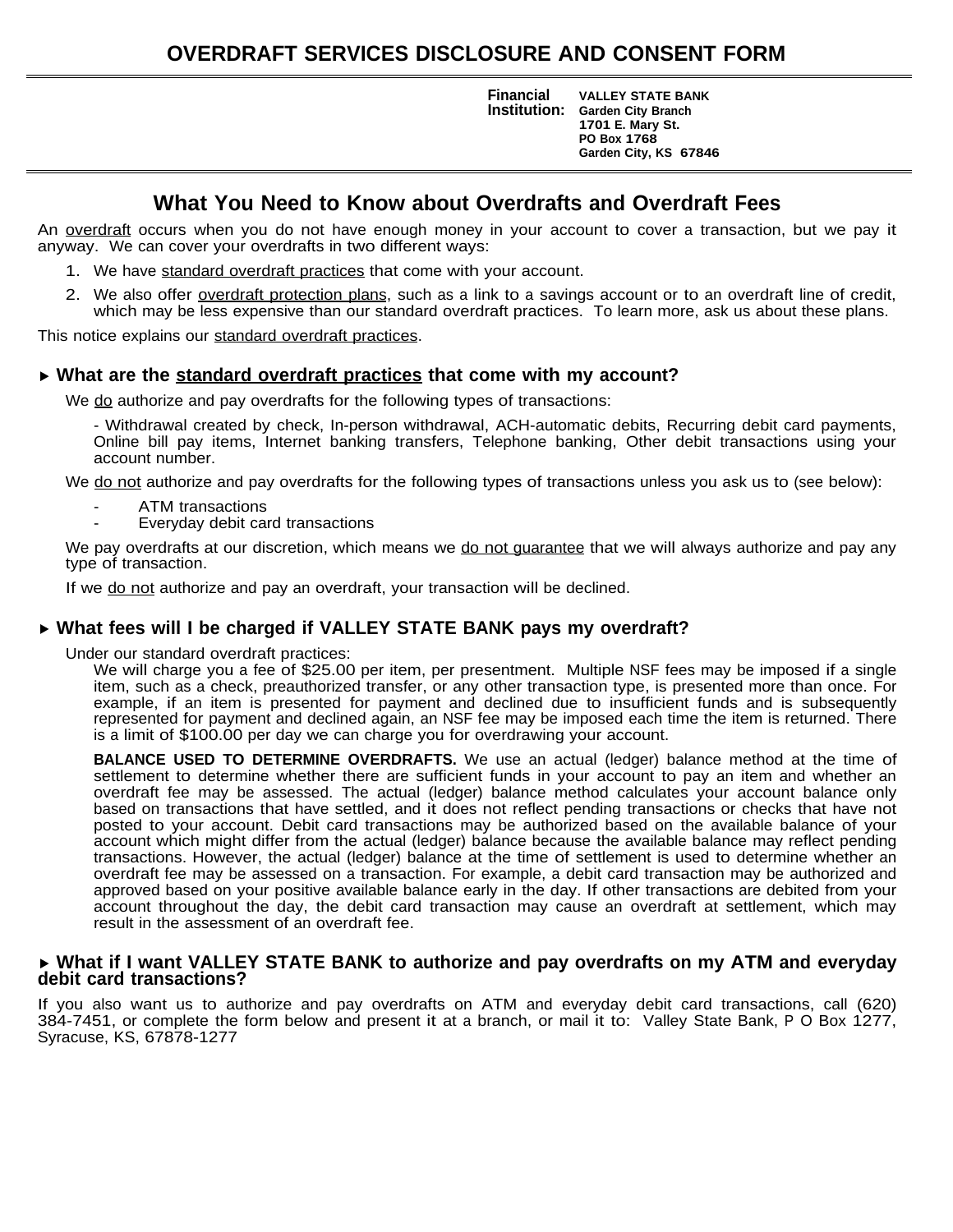## **OVERDRAFT SERVICES DISCLOSURE AND CONSENT FORM**

j.

| <b>Account</b><br>Holder:                                                                                                                                                                                                | Mickey Mouse<br>PO Box 1111<br>Disney World, KS 67878                                                       | <b>Financial</b><br><b>Institution:</b> | <b>VALLEY STATE BANK</b><br><b>Garden City Branch</b><br>1701 E. Mary St.<br>PO Box 1768<br>Garden City, KS 67846 |  |  |
|--------------------------------------------------------------------------------------------------------------------------------------------------------------------------------------------------------------------------|-------------------------------------------------------------------------------------------------------------|-----------------------------------------|-------------------------------------------------------------------------------------------------------------------|--|--|
|                                                                                                                                                                                                                          |                                                                                                             |                                         |                                                                                                                   |  |  |
| do not want VALLEY STATE BANK to authorize and pay overdrafts on my ATM and everyday debit card<br>transactions.                                                                                                         |                                                                                                             |                                         |                                                                                                                   |  |  |
|                                                                                                                                                                                                                          | I want VALLEY STATE BANK to authorize and pay overdrafts on my ATM and everyday debit card<br>transactions. |                                         |                                                                                                                   |  |  |
|                                                                                                                                                                                                                          |                                                                                                             |                                         |                                                                                                                   |  |  |
|                                                                                                                                                                                                                          |                                                                                                             |                                         |                                                                                                                   |  |  |
| Account Number: 123456789                                                                                                                                                                                                |                                                                                                             |                                         |                                                                                                                   |  |  |
|                                                                                                                                                                                                                          |                                                                                                             |                                         |                                                                                                                   |  |  |
|                                                                                                                                                                                                                          | <b>Right to Revoke Consent</b>                                                                              |                                         |                                                                                                                   |  |  |
| If you have given your consent to have VALLEY STATE BANK authorize and pay overdrafts on ATM and everyday<br>debit card transactions, you may revoke that consent at any time by notifying VALLEY STATE BANK as follows: |                                                                                                             |                                         |                                                                                                                   |  |  |
| Call (620) 384-7451, or complete the form above and present it at a branch, or mail to Valley State Bank, P O Box<br>1277, Syracuse, KS 67878-1277.                                                                      |                                                                                                             |                                         |                                                                                                                   |  |  |

(If this is a joint account, any one of you may revoke the consent on behalf of the other account holder(s).)

DEPOSIT PRO, Ver. 22.1.0.044 Copr. Finastra USA Corporation 1996, 2022. All Rights Reserved. KS - KS - F:\CONVERT\CFI\TIS\L771OSD TR-23508